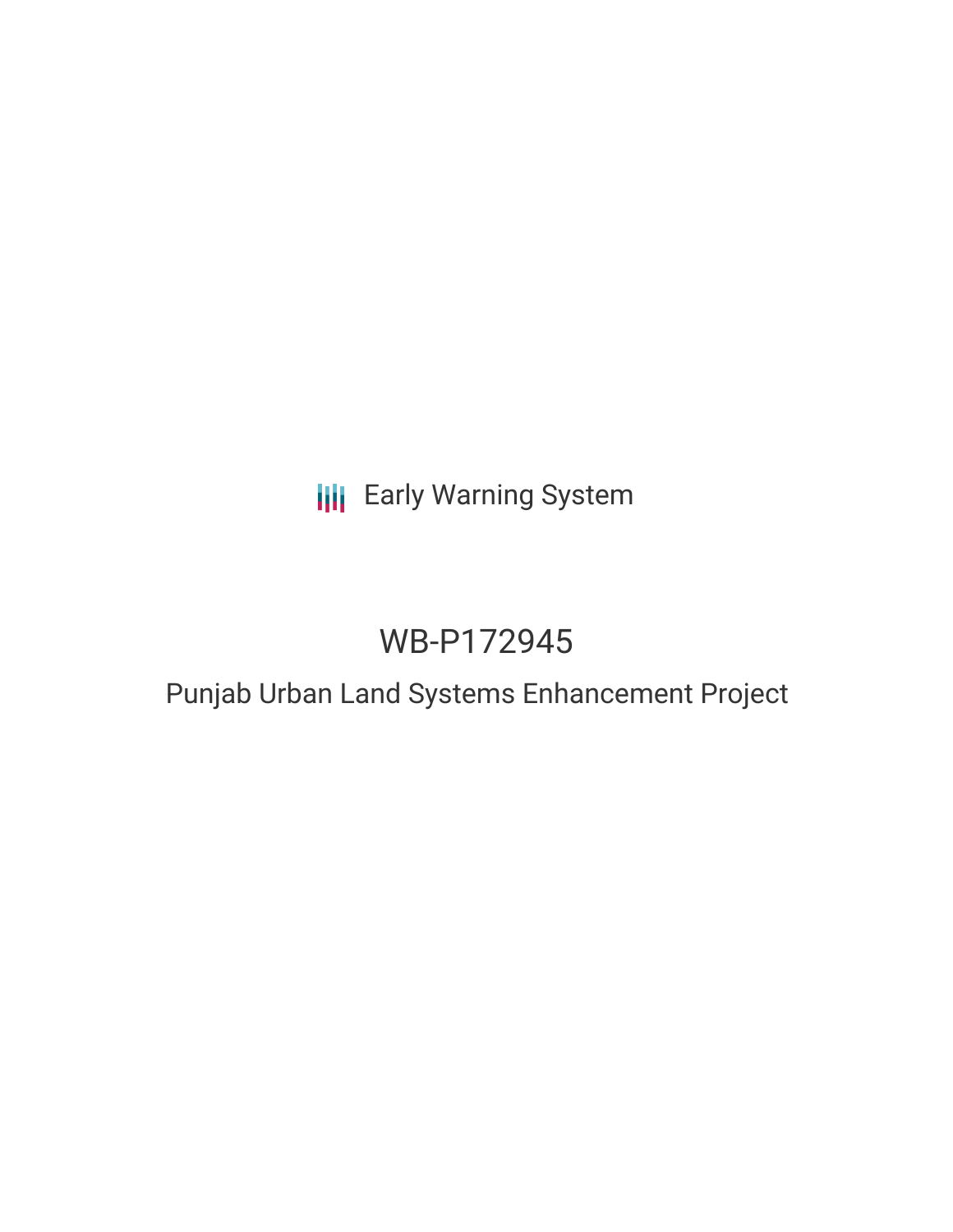

#### **Quick Facts**

| <b>Countries</b>               | Pakistan               |
|--------------------------------|------------------------|
| <b>Specific Location</b>       | Punjab                 |
| <b>Financial Institutions</b>  | World Bank (WB)        |
| <b>Status</b>                  | Proposed               |
| <b>Bank Risk Rating</b>        | Α                      |
| <b>Voting Date</b>             | 2021-04-12             |
| <b>Borrower</b>                | Government of Pakistan |
| <b>Sectors</b>                 | Law and Government     |
| <b>Investment Type(s)</b>      | Loan                   |
| <b>Investment Amount (USD)</b> | \$150.00 million       |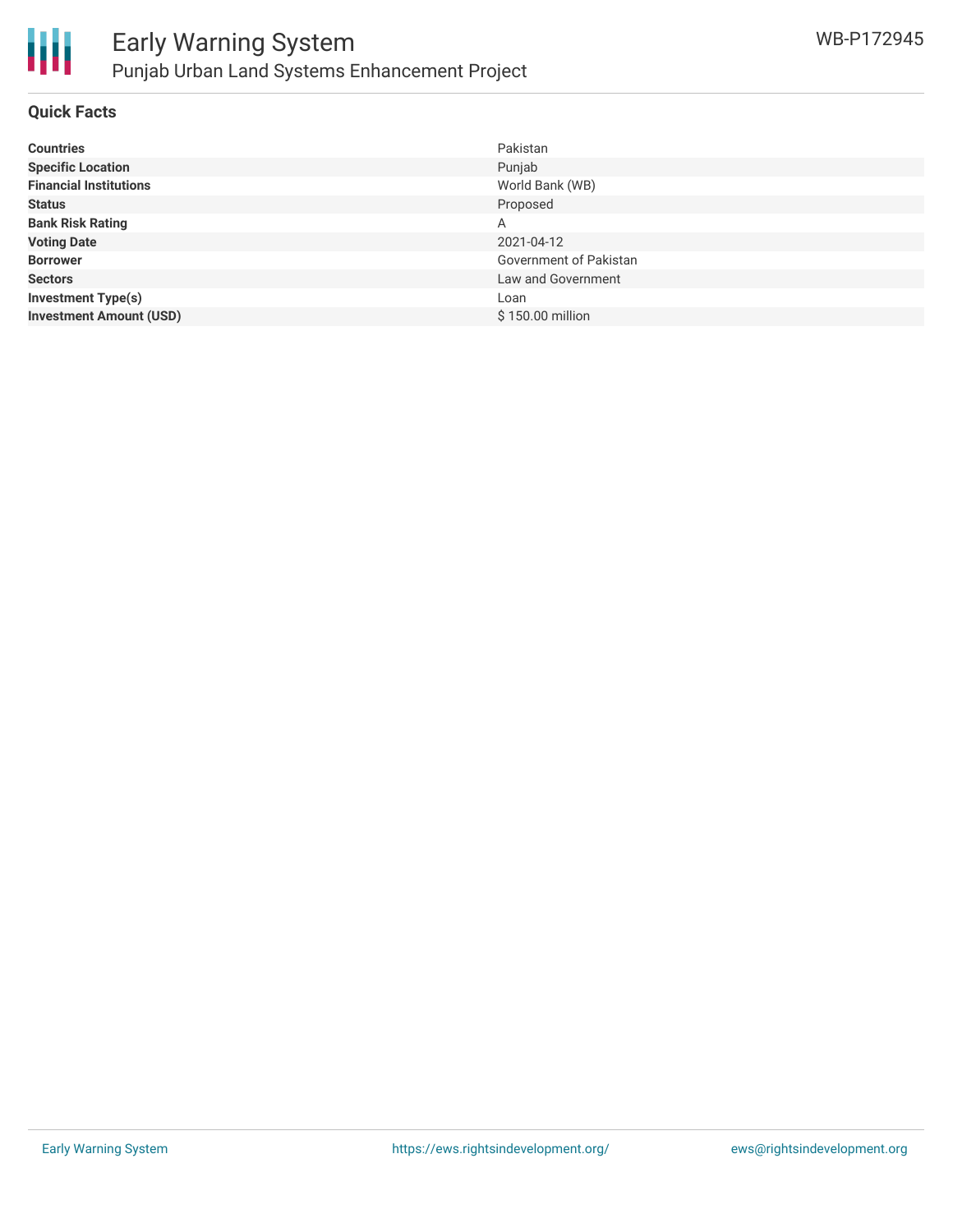

#### **Project Description**

According to the bank's documents, the proposed project aims to "improve access to land records and land for development including housing program in Punjab Province." The project components include "(i) provision a cadastral map linked to digital land records; (ii) improved tenure security and access to land for housing; (iii) a unified modern land information system ; and (iv) strengthened capacity and regulatory framework."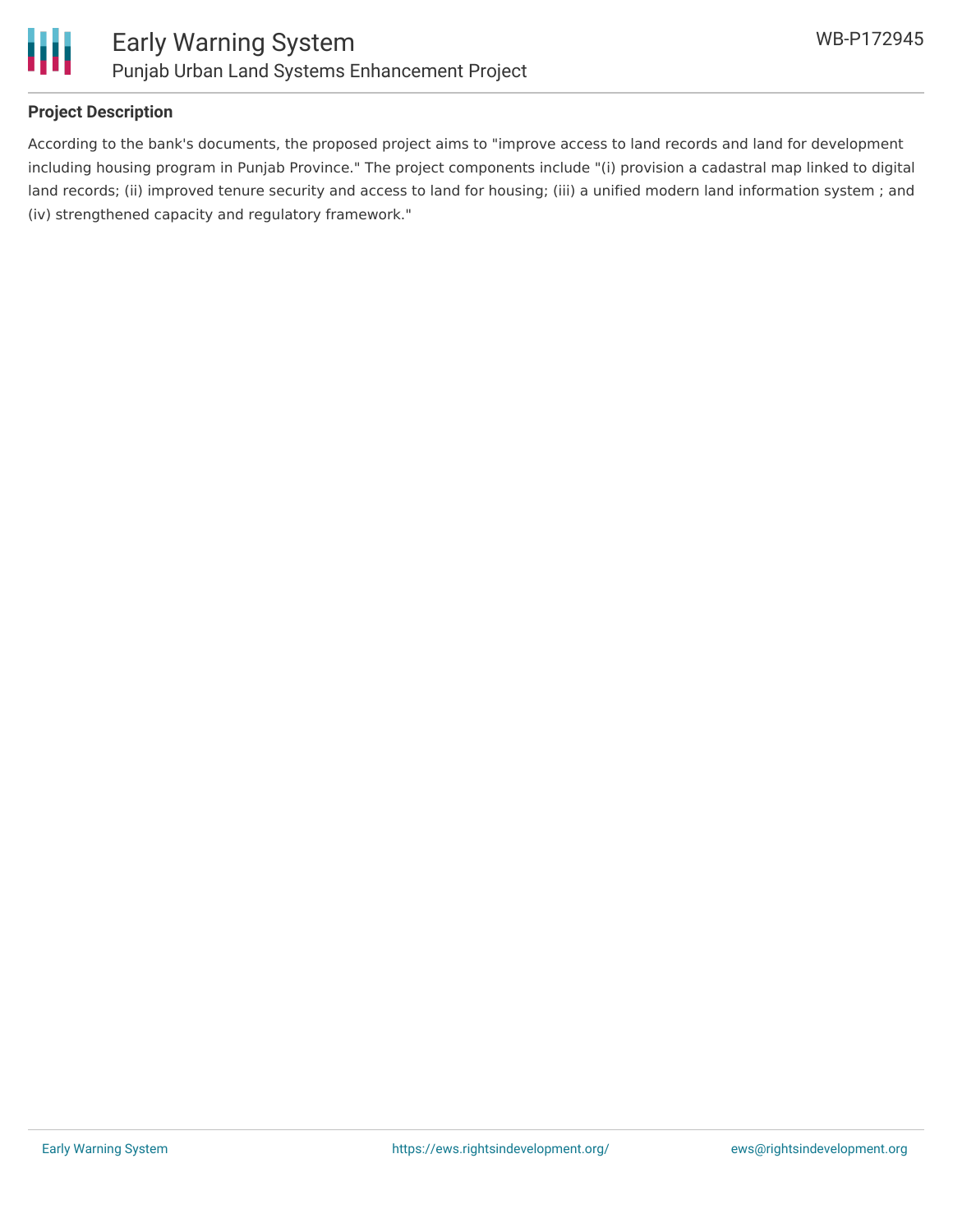

#### **Investment Description**

World Bank (WB)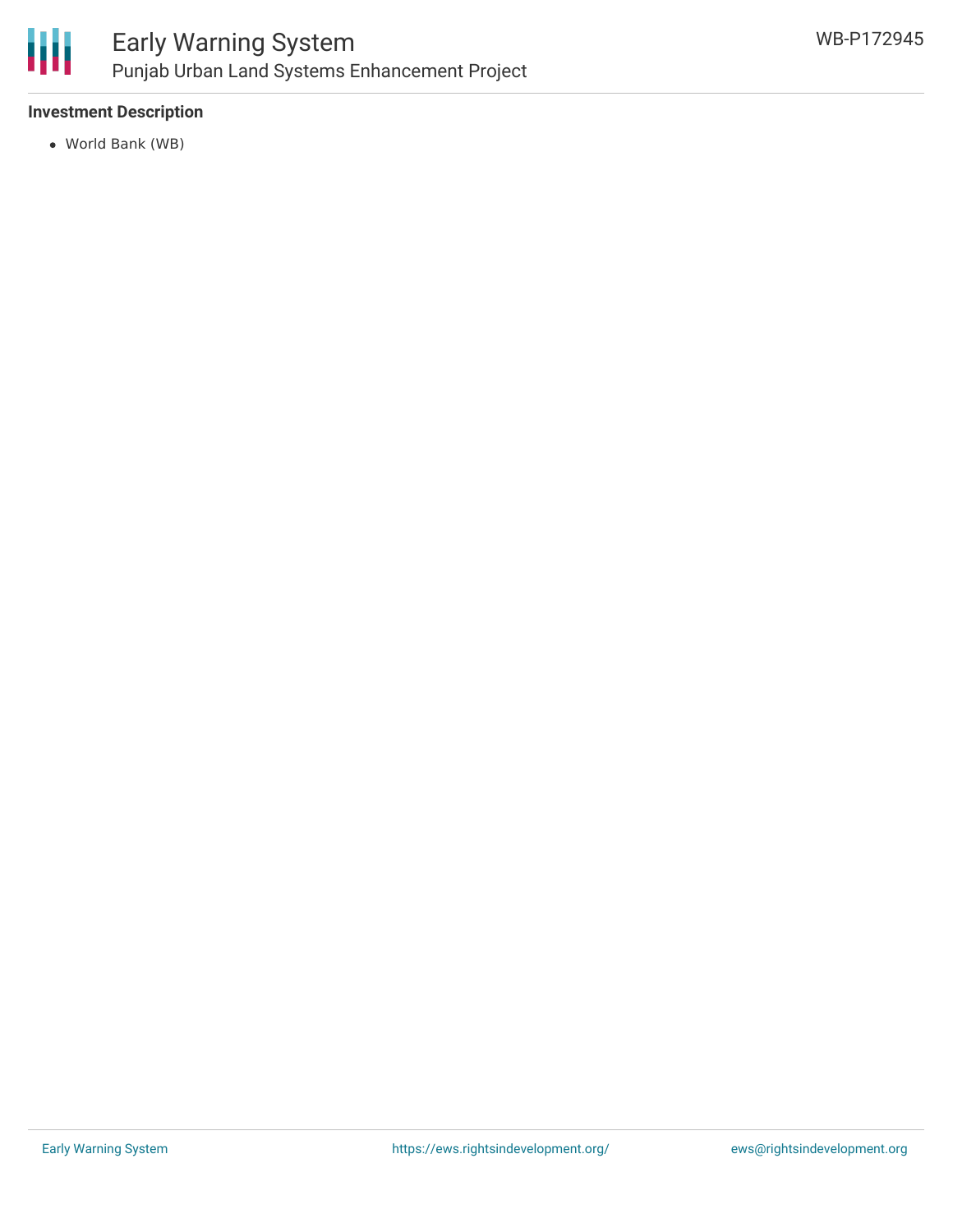

#### **Contact Information**

World Bank Dong Kyu Kwak, Anne Treylane Gapihan Land Administration Specialist

Borrower/Client/Recipient Planning and Development Board, Government of the Punjab

Implementing Agency Punjab Land Records Authority Faiz-ul-Hassan LNU Project Coordinator faiz@punjab-zameen.gov.pk

#### **ACCOUNTABILITY MECHANISM OF WORLD BANK**

The World Bank Inspection Panel is the independent complaint mechanism and fact-finding body for people who believe they are likely to be, or have been, adversely affected by a World Bank-financed project. If you submit a complaint to the Inspection Panel, they may investigate to assess whether the World Bank is following its own policies and procedures for preventing harm to people or the environment. You can contact the Inspection Panel or submit a complaint by emailing ipanel@worldbank.org. You can learn more about the Inspection Panel and how to file a complaint at: <https://www.inspectionpanel.org>.